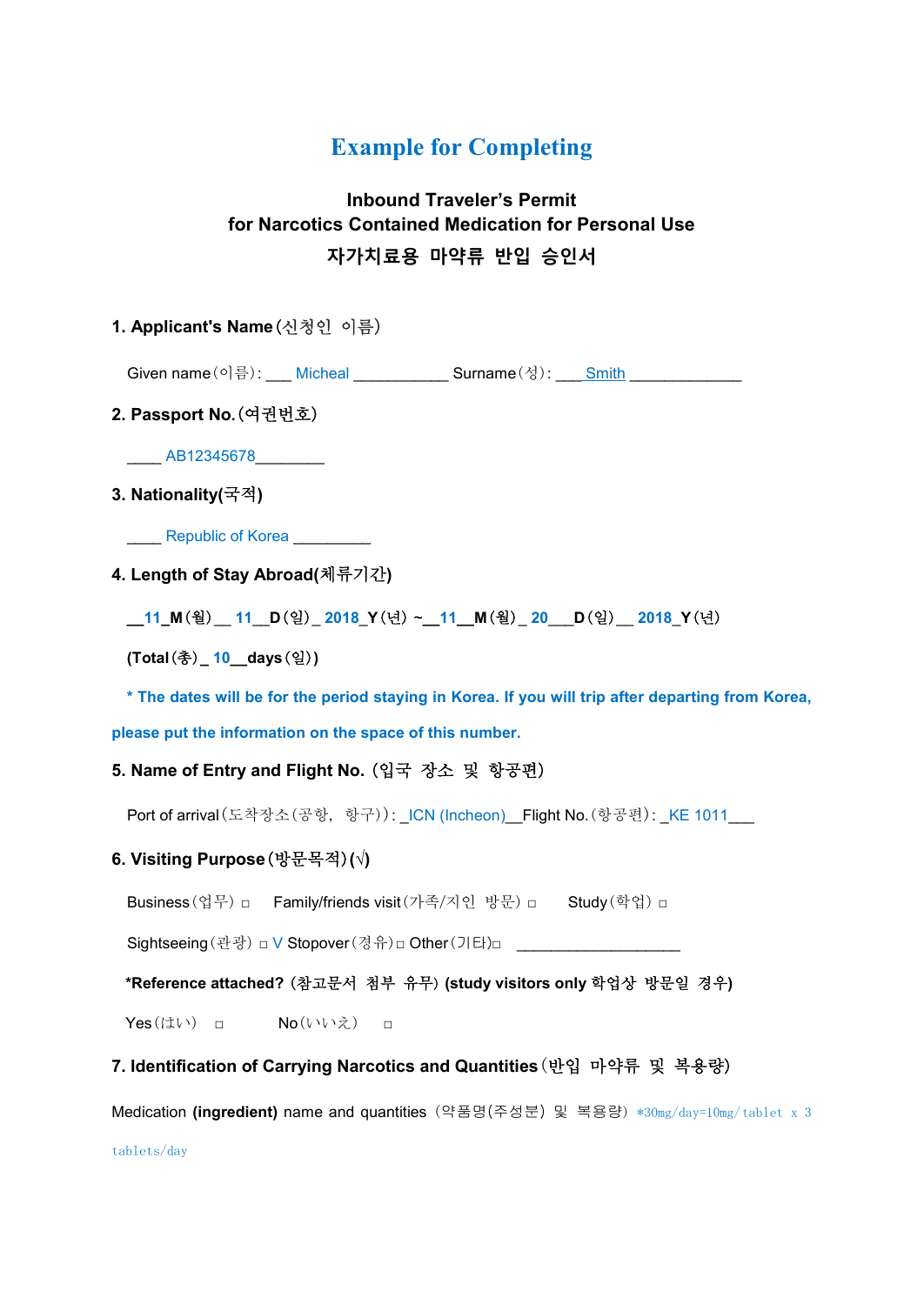| 약품명(주성분)   | Drug (Ingredient) name: Adderall XR (amphetamine/dextroamphetamine) 10mg tab. (30_mg/day) | 1일 복용량    |
|------------|-------------------------------------------------------------------------------------------|-----------|
| Drug name: |                                                                                           | mg / day) |
| Drug name: |                                                                                           | mg / day) |
| Drug name: |                                                                                           | mg / day) |

**\*Is export certificate on narcotic drug or psychoactive substance available in your country?**

# 귀국에서 마약류에 대한 반출 승인서를 발급하고 있습니까**?**

Available (발급한다) □ Not available (발급하지 않는다) □

**\* Check at the correct box based on the regulation of your country.**

# **8. Reason of Carrying Medicine / Name of Illness**(약품 반입 사유/병명)

\_ Symptoms to treat with the medication applied. (e.g. Chronic pain, anxiety, sleep disorder, etc.)\_\_

### **9. Contact Details** (연락처)

**\* Do not leave any blank**(모두 기입하시오.)

Phone No.(전화번호): \_\_\_+11(country code)-111-1111\_\_\_\_\_\_

E-mail: example@forKorea.com \_\_\_\_\_\_\_\_\_\_\_

Fax (if exist 팩스번호(있는 경우)): \_\_\_\_+11(country code)-111-1111\_\_\_\_\_

### **10. Declaration by Applicant**

신청인 선언문

§ **I declare that the particulars and documents furnished in respect of this application are true and correct.** 

나는 본 신청과 관련하여 제출한 모든 세부사항과 문서가 사실이고 정확함을 선언한다**.** 

§ **I understand that this application can be rejected and the permit issued by this application can be annulled if the particulars and documents furnished in respect of this application are not true and correct.**